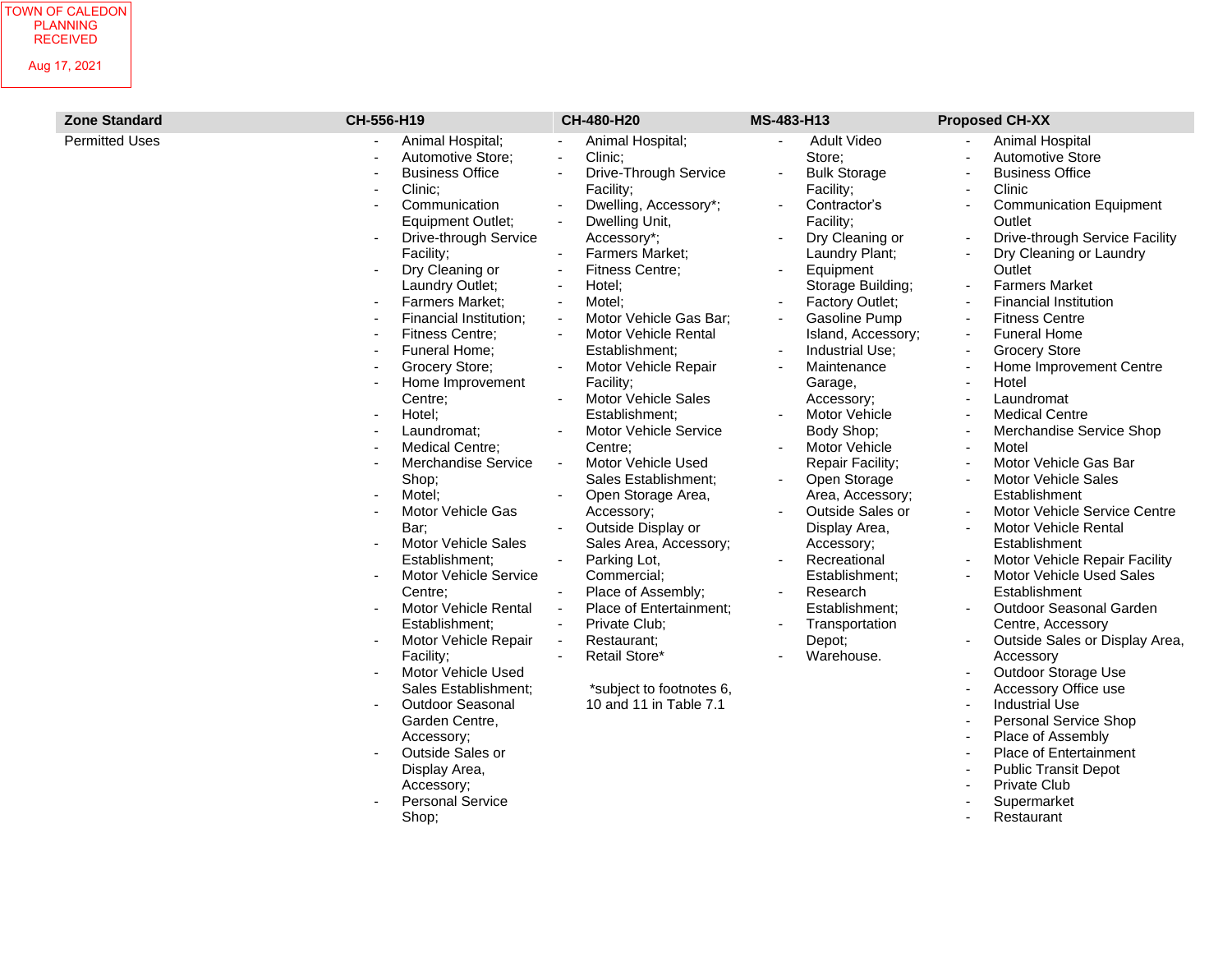| <b>Zone Standard</b>              | CH-556-H19                                                                                                                                                                                                                                                                                                                           | CH-480-H20               | MS-483-H13                                                                                                                                    | <b>Proposed CH-XX</b>                                                                                                                                                                            |
|-----------------------------------|--------------------------------------------------------------------------------------------------------------------------------------------------------------------------------------------------------------------------------------------------------------------------------------------------------------------------------------|--------------------------|-----------------------------------------------------------------------------------------------------------------------------------------------|--------------------------------------------------------------------------------------------------------------------------------------------------------------------------------------------------|
|                                   | Place of Assembly;<br>Place of<br>Entertainment;<br>Public Transit Depot;<br>Private Club;<br>$\sim$<br>Supermarket;<br>Restaurant:<br><b>Retail Store:</b><br>Sales, Service and<br>Repair Shop;<br>Shopping Centre;<br>Training facility;<br>Video outlet/rental<br>$\sim$<br>store<br>Warehouse, Retail<br><b>Wellness Centre</b> |                          |                                                                                                                                               | <b>Retail Store</b><br>Sales, Service and Repair<br>Shop<br><b>Shopping Centre</b><br>Training facility<br>Video outlet/rental store<br>Warehouse, Retail<br>Warehouse<br><b>Wellness Centre</b> |
| Lot Area (Min.):                  |                                                                                                                                                                                                                                                                                                                                      |                          | 925m2                                                                                                                                         | 460m2                                                                                                                                                                                            |
| Lot Frontages (Min.)              |                                                                                                                                                                                                                                                                                                                                      |                          | 30 <sub>m</sub>                                                                                                                               | 9m                                                                                                                                                                                               |
| Front Lot Line (Min.)             | For the purposes of this zone,<br>the lot line adjacent to Airport<br>Road shall be considered to be<br>a front lot line.                                                                                                                                                                                                            |                          |                                                                                                                                               | For the purposes of this zone, the lot<br>line adjacent to Airport Road shall be<br>considered to be a front lot line.                                                                           |
| Building Area (Max.)              | 30%                                                                                                                                                                                                                                                                                                                                  | 30%                      | 50%                                                                                                                                           | 60%                                                                                                                                                                                              |
| Front Yard Setback (Min.)         | 2.0m/ 4.5 m adjacent to Airport<br>Road                                                                                                                                                                                                                                                                                              | 18.0 m                   | 8.0m                                                                                                                                          | 2m / 4.5m adjacent to Airport Rd                                                                                                                                                                 |
| Exterior Side Yard Setback (Min.) | 2.0m/ 4.5 m adjacent to<br>Mayfield Road                                                                                                                                                                                                                                                                                             | 18.0 m                   | 8.0m                                                                                                                                          | 2m / 4.5m adjacent to Airport Rd                                                                                                                                                                 |
| Rear Yard Setback (Min.)          | 10.5 <sub>m</sub>                                                                                                                                                                                                                                                                                                                    | 10.5m/7.5m               | 8.0m                                                                                                                                          | 10 <sub>m</sub>                                                                                                                                                                                  |
| Interior Side Yard (Min.)         | 6.0m                                                                                                                                                                                                                                                                                                                                 |                          | 3.0m on one side 6.0m on<br>the other                                                                                                         | 6m                                                                                                                                                                                               |
| Building Height (Max.)            | Hotel: 18.0 m<br>All other uses: 12.0 m                                                                                                                                                                                                                                                                                              |                          | 18 <sub>m</sub>                                                                                                                               | Hotel: 18m<br>All Other Uses: 15m                                                                                                                                                                |
| Gross Floor Area (Max.)           | 24,500 sq. m. for all buildings in<br>a shopping centre.                                                                                                                                                                                                                                                                             | 925sq. m. (retail store) |                                                                                                                                               | 56,590 m2<br>Max office GFA shall be 5% of total<br>non-residential GFA                                                                                                                          |
| Landscaping Area (Min.)           | 15%                                                                                                                                                                                                                                                                                                                                  | 20%                      | 15%                                                                                                                                           | 15%                                                                                                                                                                                              |
| Planting Strip Widths (Min.)      | a) Airport Road: 9.0 m<br>b) Mayfield Road: 6.0 m<br>c) All other lot line abutting a<br>street: 3.0 m<br>d) Adjacent to a store front: 3.0<br>m                                                                                                                                                                                     |                          | a) along any lot line<br>abutting an Agricultural<br>zone: 15.0 m<br>b) along any lot line<br>abutting a Residential use:<br>3.0 <sub>m</sub> | Adjacent to Airport Rd: 4.5m<br>Adjacent to Mayfield Rd: 6m<br>Adjacent to all other Lot Lines abutting<br>a street: 1m                                                                          |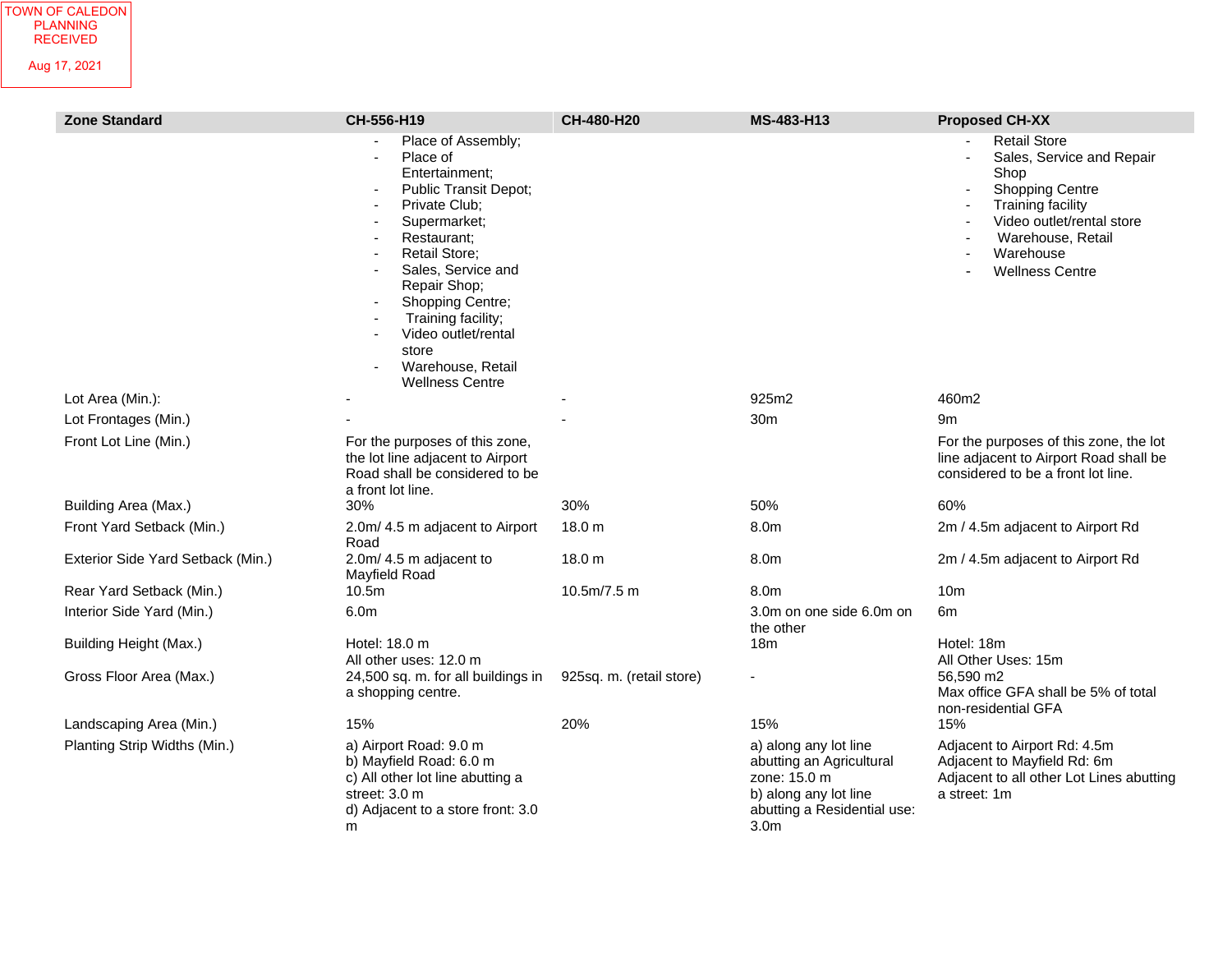| <b>Zone Standard</b>                   | CH-556-H19                                                                                                                                                                                                                                                            | CH-480-H20                                                                                                                                                                                                                                                                                                 | MS-483-H13                                                                                                                                                                                                                                                                                                          | <b>Proposed CH-XX</b>                                                                                                    |
|----------------------------------------|-----------------------------------------------------------------------------------------------------------------------------------------------------------------------------------------------------------------------------------------------------------------------|------------------------------------------------------------------------------------------------------------------------------------------------------------------------------------------------------------------------------------------------------------------------------------------------------------|---------------------------------------------------------------------------------------------------------------------------------------------------------------------------------------------------------------------------------------------------------------------------------------------------------------------|--------------------------------------------------------------------------------------------------------------------------|
|                                        | For the purpose of this zone,<br>Planting Strip encroachments<br>are permitted adjacent to a<br>public road for a Building or<br>Outdoor Patio to the applicable<br>minimum yard requirement.                                                                         |                                                                                                                                                                                                                                                                                                            | c) along any front lot line or<br>exterior side lot line: 8.0m                                                                                                                                                                                                                                                      |                                                                                                                          |
| Driveway Setback (Min.)                | a) From any interior side lot<br>line: NIL<br>b) From any other lot line 3.0 m                                                                                                                                                                                        | a) From a lot line abutting a<br>residential zone: 4.5m<br>b) from any other lot line:<br>1.5 <sub>m</sub>                                                                                                                                                                                                 | a) from a lot line abutting a<br>street line or a collector<br>road or a local road: 8.0m<br>b) where a driveway forms<br>part of a mutual driveway<br>on an adjacent lot: nil<br>c) from any other lot line:<br>3.0 <sub>m</sub>                                                                                   | From any interior side lot line: Nil<br>From any other Lot Line: Nil                                                     |
| Parking Space Setback (Min.)           | a) Airport Road: 9.0 m<br>b) Mayfield Road: 6.0 m<br>c) All other roads: 3.0 m<br>d) Store front: 3.0 m                                                                                                                                                               | a) from any street line: 1.5<br>m<br>b) from any lot line abutting<br>a Residential Zone or a lot<br>containing a Residential<br>use: 4.5 m                                                                                                                                                                | a) from a lot line abutting a<br>street line of a collector<br>road or local road: 8.0 m<br>b)from any other lot line:<br>3.0 <sub>m</sub>                                                                                                                                                                          | Airport Rd: 4.5m<br>Mayfield Rd: 4.5m                                                                                    |
| <b>Pedestrian Street Entrance</b>      | A pedestrian street entrance<br>shall be provided where a<br>building is located within:<br>i) 20.0 m of a north-south<br>segment of a municipal road;<br>ii) 20.0 m of Mayfield Road; or<br>iii) 75.0 m of the intersection of<br>Mayfield Road and Airport<br>Road. |                                                                                                                                                                                                                                                                                                            |                                                                                                                                                                                                                                                                                                                     | A pedestrian street entrance shall be<br>provided where a building is located<br>within 26m of Airport Rd or Mayfield Rd |
| Parking Space (Min.)                   | 1 for each 24 sq. m. of Gross<br>Floor Area or portion thereof.                                                                                                                                                                                                       |                                                                                                                                                                                                                                                                                                            |                                                                                                                                                                                                                                                                                                                     |                                                                                                                          |
| Accessory Open Storage Area Regulation |                                                                                                                                                                                                                                                                       | No accessory open storage<br>area shall<br>be located:<br>(a) in a front yard, interior<br>side yard, or exterior side<br>vard; or<br>(b) in any front yard, interior<br>side yard, rear yard, or<br>exterior side yard which<br>abuts Mayfield Road; or<br>(c) closer than 7.5m to a<br>rear lot line; or | No accessory open storage<br>area shall be located:<br>(a) in a front yard or<br>exterior side yard or<br>planting strip; or<br>(b) closer than 6m to any<br>lot line unless a chain-link<br>fence at least 1.8m high is<br>constructed along that lot<br>line<br>(c) the maximum height<br>shall not exceed 5.0 m. |                                                                                                                          |